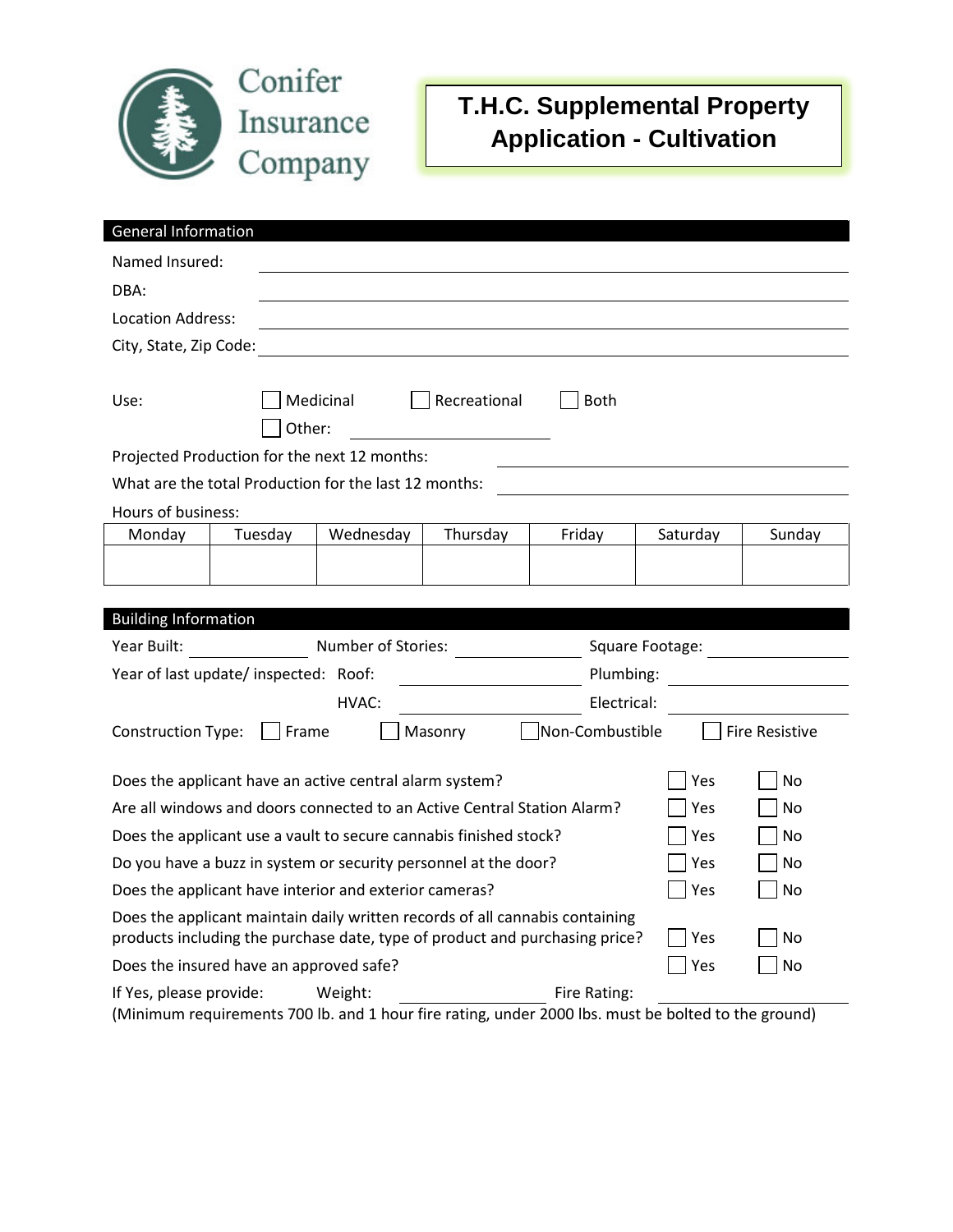I warrant the following to be true and I understand no coverage will be afforded by this policy for theft unless the following items are strictly adhered to:

- 1. During non-business hours, all "finished stock" on the premises must be kept in one of the following:
	- a. A locked 700 pound or greater safe which is bolted to the floor.
	- b. A locked Underwriter's Laboratory rated TI-15 safe or greater.
	- c. A locked one (1) ton or greater safe.
- 2. An operating and functional central station burglar alarm system must be installed at the premises which have contacts on all windows and doors that open to the outside. The alarm must have contacts on all windows and doors adjacent to common stairways and/ or hallways. Furthermore, the alarm must have functioning motion detectors which cover all rooms at the premises. This burglar alarm must be turned on and fully operational during non-business hours.
- 3. During business hours, all stock not on display for sale will be kept in a locked safe with the requirements as during non-business hours.
- 4. The insured must keep written records of all purchases of stock, including receipts when available, which includes the date of purchase, type(s) of stock purchased and purchase price. In the event of a stock claim, adjustment will be based on documented records. A copy of this record is to be kept at an offsite location.

| <b>Applicant Signature</b>                   |                                                              |               |     | Date     |           |  |  |  |  |
|----------------------------------------------|--------------------------------------------------------------|---------------|-----|----------|-----------|--|--|--|--|
|                                              |                                                              |               |     |          |           |  |  |  |  |
| Property Coverage and Endorsements           |                                                              |               |     |          |           |  |  |  |  |
| <b>Optional Deductibles:</b>                 | \$1,000<br>\$2,500                                           | \$5,000       |     | \$10,000 |           |  |  |  |  |
| Valuation:                                   | <b>ACV</b><br><b>RC</b>                                      | <b>RFC</b>    |     |          |           |  |  |  |  |
| <b>Building Coverage:</b>                    | \$                                                           | Co-Insurance: | 80% | 90%      | 100%      |  |  |  |  |
| <b>Business Personal Property:</b>           | \$                                                           | Co-Insurance: | 80% | 90%      | 100%      |  |  |  |  |
| Improvements & Betterments: \$               |                                                              |               |     |          |           |  |  |  |  |
| <b>Business Income:</b>                      | \$                                                           | Co-Insurance: | 25% | 50%      | 100%      |  |  |  |  |
| $Crop: \S$                                   | <b>Finished Stock:</b><br>- \$                               |               |     |          |           |  |  |  |  |
|                                              |                                                              |               |     |          |           |  |  |  |  |
| <b>Cultivation Questions</b>                 |                                                              |               |     |          |           |  |  |  |  |
| 1.                                           | Is there a back-up system for the electrical supply?         |               |     |          | Yes<br>No |  |  |  |  |
| 2.                                           | Does the applicant test 100% of the cannabis products grown? |               |     |          | No        |  |  |  |  |
| If Yes, who provides the testing?            | Phone:                                                       |               |     |          |           |  |  |  |  |
| Estimated number of harvests per year?<br>3. |                                                              |               |     |          |           |  |  |  |  |